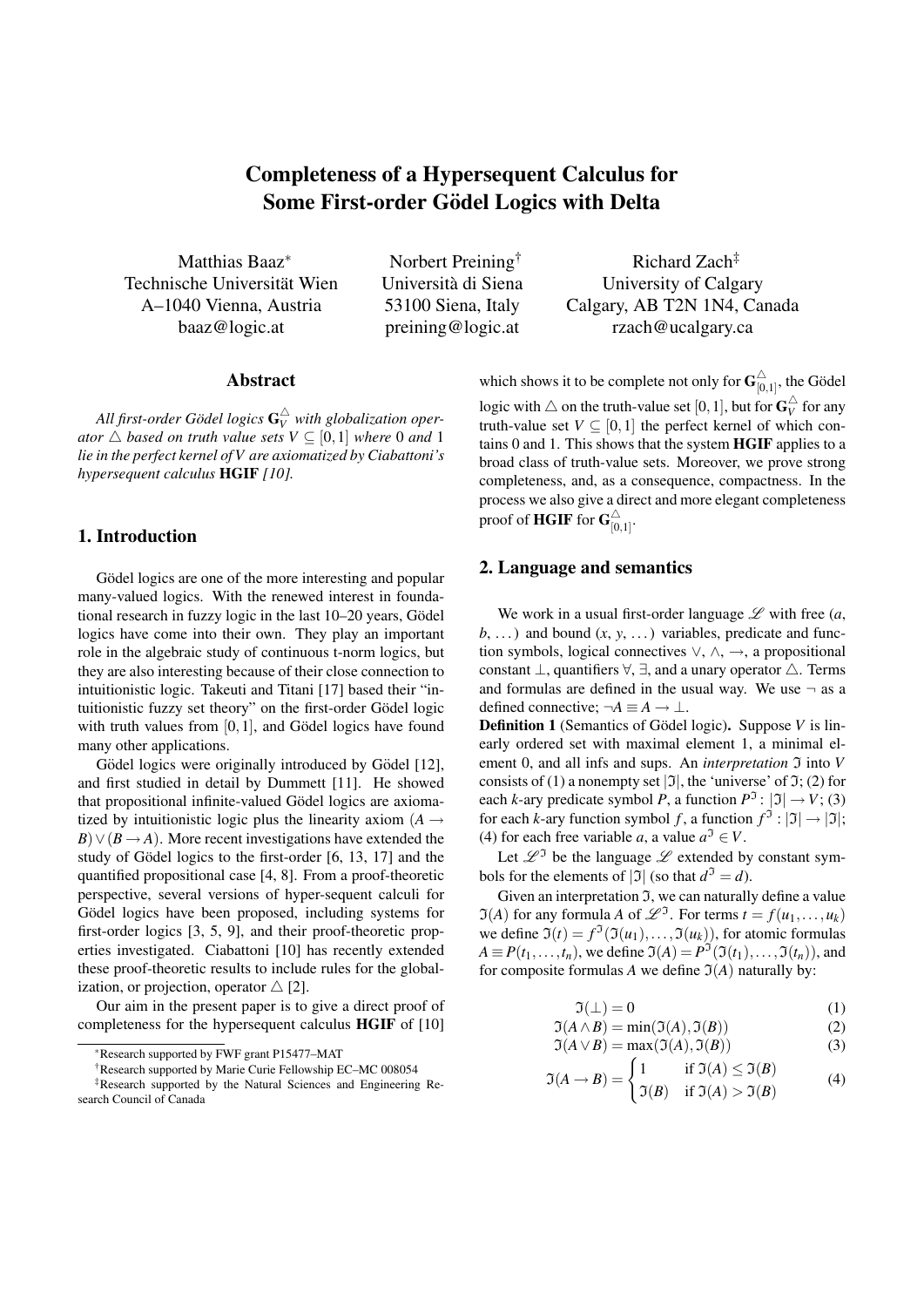$$
\mathfrak{I}(\triangle A) = \begin{cases} 1 & \text{if } \mathfrak{I}(A) = 1 \\ 0 & \text{if } \mathfrak{I}(A) < 1 \end{cases}
$$
 (5)

$$
\Im(\forall x A(x)) = \inf\{\Im(A(u)) : u \in |\Im|\}\tag{6}
$$

$$
\Im(\exists x A(x)) = \sup\{\Im(A(u)) : u \in |\Im|\}\tag{7}
$$

We will mostly be interested in interpretations into Gödel sets:

**Definition 2.** A *Gödel set V* is a closed subset  $V \subseteq [0,1]$ with  $0, 1 \in V$ .

In the case of Gödel sets, we can interpret  $\forall$  and  $\exists$  as inf and sup in  $\mathbb R$ . Note that by the definition of  $\neg A$ , we have  $\mathfrak{I}(\neg A) = 0$  if  $\mathfrak{I}(A) > 0$  and  $= 1$  if  $\mathfrak{I}(A) = 0$ .

**Definition 3.** For a Gödel set V we define the *first order Gödel logic*  $G_V^{\triangle}$  as the set of all closed formulas of  $\mathscr L$  such that  $\mathfrak{I}(A) = 1$  for all  $\mathfrak{I}$  into *V*.

**Definition 4.** If  $\Gamma$ ,  $\Delta$  are sets of formulas (possibly infinite), we say that  $\Gamma$  1*-entails*  $\Delta$  for *V*,  $\Gamma \Vdash_{V} \Delta$ , iff for all  $\Im$  into *V*, whenever  $\mathfrak{I}(A) = 1$  for all  $A \in \Gamma$ , then  $\mathfrak{I}(B) = 1$  for at least one *B* ∈ ∆.

If  $V \subset W$  are Gödel sets, then if  $\Gamma \Vdash_W \Delta$  also  $\Gamma \Vdash_V \Delta$ . For any  $\Im$  into *V* which is such that  $\Im(A) = 1$  for all  $A \in \Gamma$ and  $\mathfrak{I}(B) < 1$  for all  $B \in \Delta$  also is an interpretation into *W*.

This can be generalized to embeddings between truthvalue sets other than inclusion. First, note that for any map  $h: V \to W$ , an interpretation  $\Im$  into *V* induces an interpretation  $\mathfrak{I}_h$  into *W* by defining  $|\mathfrak{I}_h| = |\mathfrak{I}|$  and  $P^{\mathfrak{I}_h}(\vec{u}) =$  $h(P^{\mathfrak{I}}(\vec{u})).$ 

**Definition 5.** A G-embedding h:  $V \rightarrow W$  is a strictly monotone mapping which preserves all existing sups and infs as well as 0 and 1. More specifically, *h* satisfies:

1.  $h(0) = 0, h(1) = 1,$ 

2. if  $a < b$ , then  $h(a) < h(b)$  ( $a, b \in V$ ), and

3.  $h(\sup\{a : a \in V\}) = \sup\{h(a) : a \in V\}, h(\inf\{a : a \in V\})$  $V$ }) = inf{*h*(*a*) : *a*  $\in$  *V* }.

**Lemma 6.** *Suppose h*:  $V \rightarrow W$  *is a* **G**-embedding. (a) If *J is*  $a$  V-interpretation, and  $\mathfrak{I}_h$  *is the interpretation induced by*  $\Im$  *and h, then*  $\Im_h(A) = h(\Im(A))$ *. (b)* If  $\Gamma \Vdash_W \Delta$  *then*  $\Gamma \Vdash_V \Delta$ *(in particular*  $\mathbf{G}_{W}^{\triangle} \subseteq \mathbf{G}_{V}^{\triangle}$ *).* 

*Proof.* (a) By induction on complexity of formulas. (b) Suppose for some  $\Im$  into *V*,  $\Im(A) = 1$  for all  $A \in \Gamma$  and  $\mathfrak{I}(B) < 1$  for all  $B \in \Delta$ .  $\mathfrak{I}_h$  is an interpretation into *W*.  $\mathfrak{I}_h(A) = h(\mathfrak{I}(A)) = 1$  for all  $A \in \Gamma$ . By strict monotonicity of *h* and since  $\mathfrak{I}(B) < 1$ ,  $h(\mathfrak{I}(B)) < 1$ , and so  $\mathfrak{I}_h(B) < 1$ for all *B*  $\in \Delta$ .  $\Box$ 

Fact 7 (downward Löwenheim-Skolem). For any interpre*tation*  $\mathfrak I$  *(with*  $|\mathfrak I|$  *infinite) there is an elementary subinter* $p$ *retation*  $\mathfrak{I}' \prec \mathfrak{I}$ *, with countable universe*  $|\mathfrak{I}'| \subseteq |\mathfrak{I}|$  *and*  $\mathfrak{I}'(A) = \mathfrak{I}(A)$  for all  $\mathscr{L}^{\mathfrak{I}'}$ -formulas A.

Definition 8. The only sub-formula of an atomic formula *P* in  $\mathscr{L}^{\mathfrak{I}}$  is *P* itself. The sub-formulas of  $A \star B$  for  $\star \in \{\to\}$ ,  $\land$ ,  $\lor$ } are the subformulas of *A* and of *B*, together with  $A \star B$  itself. The sub-formulas of ∀*xA*(*x*) and ∃*xA*(*x*) with respect to a universe |J| are all subformulas of all  $A(u)$  for  $u \in [1]$ , together with  $\forall x A(x)$  (or,  $\exists x A(x)$ , respectively) itself.

The set of interpretations of sub-formulas of *A* under a given interpretation  $\mathfrak I$  is denoted by

 $Val(\mathfrak{I}, A) = {\mathfrak{I}(B) : B \text{ sub-formula of } A \text{ w.r.t. } |\mathfrak{I}|\}.$ 

#### 3. The Hypersequent Calculus HGIF

The method of hypersequents for the axiomatization of non-classical logics was pioneered by Avron [1]. Hypersequent calculi are especially suitable for logics that are characterized semantically by linearly ordered structures, among them Gödel logics. Hypersequent calculi for firstorder Gödel logics can be found in [5, 9]. Ciabattoni extended hypersequent calculi for first-order Gödel logic by rules for  $\triangle$  in [10] and studied their proof-theoretic properties.

**Definition 9.** If  $\Gamma$  and  $\Delta$  are finite multisets of formulas, and  $|\Delta|$  ≤ 1, then  $\Gamma$   $\Rightarrow$   $\Delta$  is an (**LJ**-) *sequent*. A finite multiset of sequents is a *hypersequent*, written  $\Gamma_1 \Rightarrow \Delta_1 \mid \ldots \mid \Gamma_n \Rightarrow \Delta_n$ . **Definition 10.** The hypersequent calculus **HGIF** [10] is defined as follows:

Axioms:  $A \Rightarrow A$  and  $\perp \Rightarrow$ .

Internal structural rules:

$$
\frac{G \mid \Gamma \Rightarrow \Delta}{G \mid A, \Gamma \Rightarrow \Delta} \text{ } iw \Rightarrow \qquad \frac{G \mid \Gamma \Rightarrow}{G \mid \Gamma \Rightarrow A} \Rightarrow iw \qquad \frac{G \mid A, A, \Gamma \Rightarrow \Delta}{G \mid A, \Gamma \Rightarrow \Delta} \text{ } ic \Rightarrow
$$

External structural rules: *G*

$$
\frac{G}{G \mid \Gamma \Rightarrow \Delta} \text{ ew} \qquad \frac{G \mid \Gamma \Rightarrow \Delta \mid \Gamma \Rightarrow \Delta}{G \mid \Gamma \Rightarrow \Delta} \text{ ec}
$$

Logical rules:

$$
\frac{G \mid \Gamma \Rightarrow A \quad G \mid A, \Gamma \Rightarrow}{G \mid \neg A, \Gamma \Rightarrow} \Rightarrow \frac{G \mid A, \Gamma \Rightarrow}{G \mid \Gamma \Rightarrow \neg A} \Rightarrow \neg
$$
\n
$$
\frac{G \mid A, \Gamma \Rightarrow \Delta \quad G \mid B, \Gamma \Rightarrow \Delta \quad G \mid \Gamma \Rightarrow A \quad G \mid \Gamma \Rightarrow B}{G \mid \Gamma \Rightarrow A \land B} \Rightarrow \wedge
$$
\n
$$
\frac{G \mid \Gamma \Rightarrow A \quad G \mid \Gamma \Rightarrow A \land B}{G \mid \Gamma \Rightarrow A \land B} \Rightarrow \vee_1
$$
\n
$$
\frac{G \mid \Gamma \Rightarrow B}{G \mid \Gamma \Rightarrow A \lor B} \Rightarrow \vee_2
$$
\n
$$
\frac{G \mid \Gamma \Rightarrow B}{G \mid \Gamma \Rightarrow A \land B} \Rightarrow \vee_2
$$
\n
$$
\frac{G \mid B, \Gamma \Rightarrow \Delta}{G \mid A \land B, \Gamma \Rightarrow \Delta} \land \Rightarrow_2
$$
\n
$$
\frac{G \mid \Gamma \Rightarrow A \quad G \mid B, \Gamma_2 \Rightarrow \Delta}{G \mid A \land B, \Gamma \Rightarrow \Delta} \Rightarrow \frac{G \mid A, \Gamma \Rightarrow B}{G \mid A \land B, \Gamma \Rightarrow \Delta} \Rightarrow \neg
$$
\n
$$
\frac{G \mid A \land B, \Gamma_1 \Rightarrow \Delta}{G \mid A \land B, \Gamma_1 \Rightarrow \Delta} \Rightarrow \frac{G \mid A, \Gamma \Rightarrow B}{G \mid \Gamma \Rightarrow A \land B} \Rightarrow \neg
$$
\n
$$
\frac{G \mid A \land B, \Gamma_1 \Rightarrow \Delta}{G \mid (\Gamma \Rightarrow A \land B)} \Rightarrow \neg
$$
\n
$$
\frac{G \mid A \land B, \Gamma \Rightarrow \Delta}{G \mid (\Gamma \Rightarrow A \land B)} \Rightarrow \neg
$$
\n
$$
\frac{G \mid \Gamma \Rightarrow A \land (a)}{G \mid (\Gamma \Rightarrow A \land (a))} \Rightarrow \forall
$$
\n
$$
\frac{G \mid A \land (a), \Gamma \Rightarrow \Delta}{G \mid (\exists x)A(x), \Gamma \Rightarrow \Delta} \exists \Rightarrow \frac{G \mid \Gamma \Rightarrow A \land (t)}{\Gamma \mid \Gamma \Rightarrow (x)A(x)} \Rightarrow \exists
$$

Rules for  $\triangle$ :

$$
\frac{G \mid A, \Gamma \Rightarrow \Delta}{G \mid \triangle A, \Gamma \Rightarrow \Delta} \triangle \Rightarrow \frac{G \mid \triangle \Gamma \Rightarrow A}{G \mid \triangle \Gamma \Rightarrow \triangle A} \Rightarrow \triangle
$$
  

$$
\frac{G \mid \triangle \Gamma, \Gamma' \Rightarrow \Delta}{G \mid \triangle \Gamma \Rightarrow \Gamma' \Rightarrow \Delta} \triangle cl
$$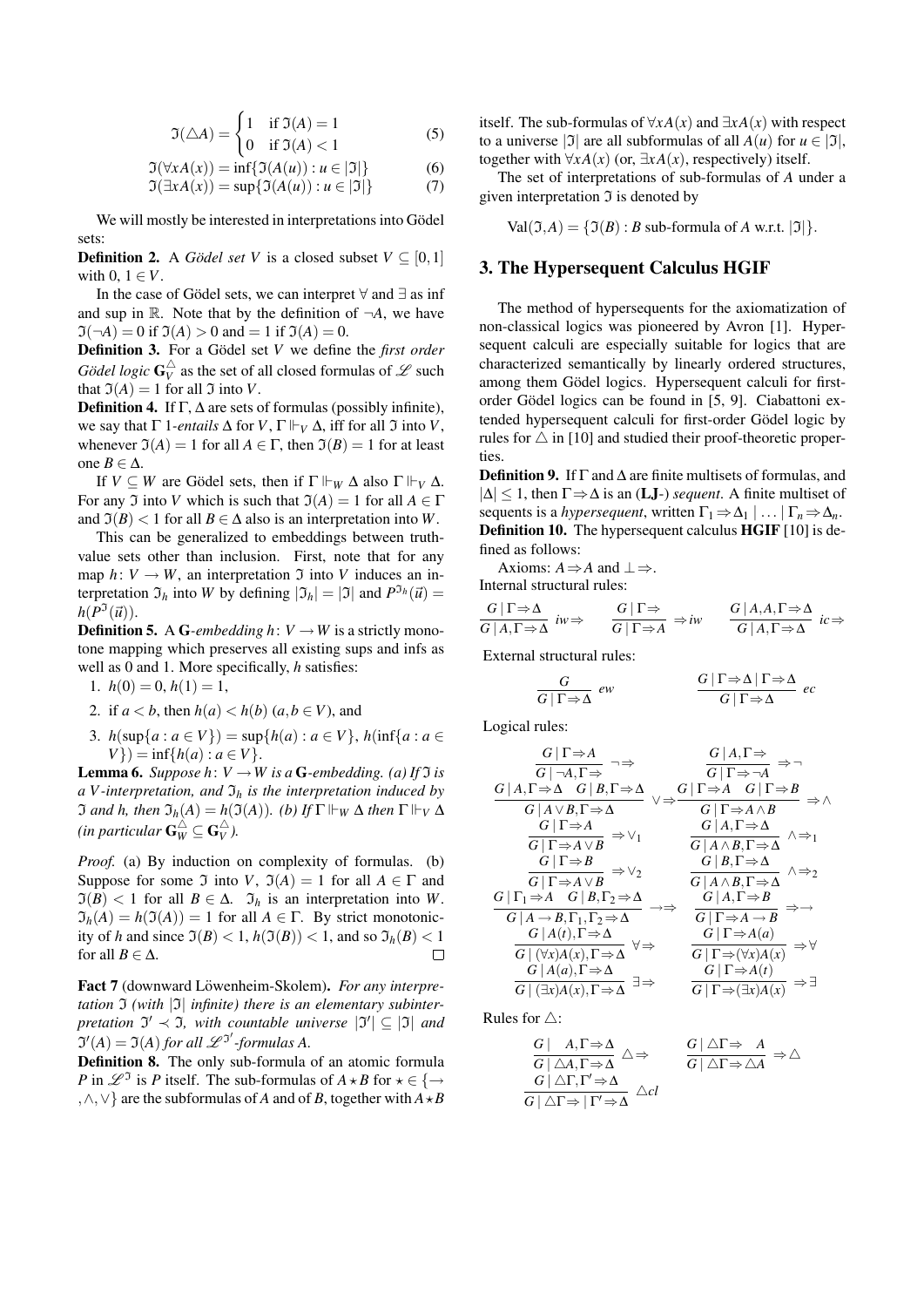Cut:

$$
\frac{G \mid \Gamma \Rightarrow A \quad G \mid A, \Pi \Rightarrow \Lambda}{G \mid \Gamma, \Pi \Rightarrow \Lambda} \quad cut
$$

Communication:

$$
\frac{G|\Gamma_1,\Gamma_2 \Rightarrow \Delta \quad G|\Gamma_1,\Gamma_2 \Rightarrow \Delta'}{G|\Gamma_1 \Rightarrow \Delta|\Gamma_2 \Rightarrow \Delta'} \ \text{cm}
$$

The rules ( $\Rightarrow$   $\forall$ ) and ( $\exists \Rightarrow$ ) are subject to eigenvariable conditions: the free variable *a* must not occur in the lower hypersequent.

**Definition 11.** If  $\Im$  is an interpretation into *V* and  $\Gamma \Rightarrow \Delta$ a sequent, define  $\mathfrak{I} \models \Gamma \Rightarrow \Delta$  iff  $\mathfrak{I}(A) < 1$  for all  $A \in \Gamma$ , or  $\mathfrak{I}(B) = 1$  for at least one  $B \in \Delta$ . If *H* is a hypersequent, define  $\mathfrak{I} = H$  if  $\mathfrak{I} = \Gamma \Rightarrow \Delta$  for at least one  $\Gamma \Rightarrow \Delta \in H$ .

A hypersequent *H* is *valid* in *V* if  $\mathfrak{I} \models H$  for all  $\mathfrak{I}$  into *V*. **Proposition 12.** *Let*  $H = \langle \Gamma_i \Rightarrow \Delta_i \rangle$  *be a hypersequent, and let*  $\Gamma = \bigcup \Gamma_i$ ,  $\Delta = \bigcup \Delta_i$ *. Then H is valid in V if*  $\Gamma \Vdash_V \Delta$ *.* Theorem 13 (Soundness of HGIF). *If G is provable in* **HGIF***, then*  $\mathfrak{I} \models G$  for all  $\mathfrak{I}$ *.* 

*Proof.* We shows that for every provable *G* we have: (\*) for every  $\mathfrak{I}$ , there is a  $\Gamma \Rightarrow B \in G$  is so that min $\{ \mathfrak{I}(C) : C \in$  $\Gamma$ }  $\leq$   $\mathfrak{I}(B)$ . If (\*), then also  $\mathfrak{I} \models G$ . Axioms obviously satisfy the property. Otherwise, *G* results from a hypersequent  $G'$  by one of the rules of inference. We give only some cases:  $(\Rightarrow \rightarrow)$  If min{ $\mathfrak{I}(A), \mathfrak{I}(C)$  :  $C \in \Gamma$ }  $\leq \mathfrak{I}(B)$ , then either  $\mathfrak{I}(A) \leq \mathfrak{I}(B)$ , in which case  $\mathfrak{I}(A \rightarrow B) = 1$ , or  $\min\{\mathfrak{I}(C): C \in \Gamma\} \leq \mathfrak{I}(B) \leq \mathfrak{I}(A \to B)$ . ( $\triangle \Rightarrow$ ) Obvious, since  $\Im(\triangle A) \leq \Im(A)$ . ( $\Rightarrow \triangle$ ) If min{ $\Im(\triangle C)$ :  $C \in \Gamma$ }  $\leq$  $\Im(A)$ , then either  $\Im(\triangle C) = 0$  for some *C*, or  $\Im(A) = 1$ , in which case  $\mathfrak{I}(\Delta A) = 1$  as well. П

**Definition 14.** We write  $\Gamma \vdash \Delta$  if there are  $B_1, \ldots, B_n \in \Delta$ and some finite subset  $\Gamma_0$  of  $\Gamma(\Gamma_0 \subseteq_f \Gamma)$  so that  $\triangle \Gamma_0 \Rightarrow B_1$ ...  $\Delta\Gamma_0 \Rightarrow B_n$  is provable in **HGIF**. **Corollary 15.** *If*  $\Gamma \vdash \Delta$ *, then*  $\Gamma \Vdash_V \Delta$ *.* 

*Proof.* Follows from Definition 14, Proposition 12 and Theorem 13, together with the fact that if  $\mathfrak{I} \models \triangle \Gamma \Rightarrow \Delta$ , then  $\Im \models \Gamma \Rightarrow \Delta$ .  $\Box$ 

Completeness proofs for  $G_V^{\triangle}$  have usually been given for Hilbert-style systems, which consist of intuitionistic predicate logic extended by additional axioms, such as

QS 
$$
\forall x(C \lor A(x)) \rightarrow (C \lor \forall xA(x))
$$
  
\n(*x* not free in *C*)  
\nLIN  $(A \rightarrow B) \lor (B \rightarrow A)$   
\nISO  $\forall x \neg \neg A(x) \rightarrow \neg \neg \forall xA(x)$   
\nISO<sub>1</sub>  $\forall x \neg \triangle A(x) \rightarrow \neg \triangle \exists xA(x)$   
\nFIN(*n*)  $(\top \rightarrow p_1) \lor (p_1 \rightarrow p_2) \lor \dots \lor (p_{n-2} \rightarrow p_{n-1}) \lor \lor (p_{n-1} \rightarrow \bot)$ 

LIN, of course, is the most fundamental additional schema in this context. Dummett [11] showed that LIN suffices for the axiomatization of propositional infinite-valued Gödel logic. Horn [13] showed that  $IPL + LIN + QS$  is complete for first-order intuitionistic logic on linearly-ordered Heyting algebras, which is easily seen to coincide with  $G_{[0,1]}$ (without  $\triangle$ ). The authors show elsewhere [14, 7] that this system axiomatizes not only  $G_{[0,1]}$  but any  $G_V$  where *V* is an uncountable Gödel set in which  $0$  is not isolated, and that the addition of  $ISO<sub>0</sub>$  results in an axiomatization of  $G<sub>V</sub>$  for any uncountable Gödel set in which  $0$  is isolated.

Takeuti and Titani [18] have used and axiomatized the  $\triangle$  operator (there denoted by  $\square$ ) in the context of their intuitionistic fuzzy logic, which coincides with  $\mathbf{G}_{10}^{\triangle}$  $\sum_{[0,1]}^{\triangle}$ . The  $\triangle$ operator for  $[0,1]$ -valued Gödel logics was also introduced in [2], and was given an axiomatization there using the following axioms:

$$
\begin{array}{ll}\n\triangle 1 & \triangle A \lor \neg \triangle A \\
\triangle 2 & \triangle (A \lor B) \to (\triangle A \lor \triangle B) \\
\triangle 3 & \triangle A \to A \\
\triangle 4 & \triangle A \to \triangle \triangle A \\
\triangle 5 & \triangle (A \to B) \to (\triangle A \to \triangle B) \\
\triangle R & A \vdash \triangle A\n\end{array}
$$

The hypersequent axiomatization for  $\triangle$  above was introduced and shown complete for the propositional case in [5].

It is an easy exercise to show that the various axioms listed above (with the exception of  $FIN(n)$ ,  $ISO_0$ ,  $ISO_1$ ) are indeed derivable in HGIF. Conversely, using the translation of hypersequents  $G = \langle \Gamma_i \Rightarrow \Delta_i \rangle_i$  into the formulas  $G^* = \bigvee_i (\bigwedge \Gamma_i \to B_i)$ , where  $B_i \equiv \bot$  if  $\Delta_i = \emptyset$ , and  $=B_i$  if  $\Delta_i = \{B_i\}$ , one can show that *G* is provable in **HGIF** iff *G*<sup>\*</sup> is provable in the corresponding Hilbert-type system. This latter fact has been used in completeness arguments for HIF [3] and related systems hitherto.

#### 4. Topology of Gödel Sets

All the following notations, lemmas, theorems are carried out within the framework of Polish spaces, which are separable, completely metrizable topological spaces. For our discussion it is only necessary to know that  $\mathbb R$  is such a Polish space.

Definition 16 (limit point, perfect space, perfect set).A *limit point* of a topological space is a point that is not isolated, i.e. for every open neighborhood *U* of *x* there is a point  $y \in U$ with  $y \neq x$ . A space is *perfect* if all its points are limit points. A set  $P \subseteq \mathbb{R}$  is *perfect* if it is closed and together with the topology induced from  $\mathbb R$  is a perfect space.

It is obvious that all (non-trivial) closed intervals are perfect sets, also all countable unions of (non-trivial) intervals. But all these sets generated from closed intervals have the property that they are 'everywhere dense', i.e., contained in the closure of their inner component. There is an example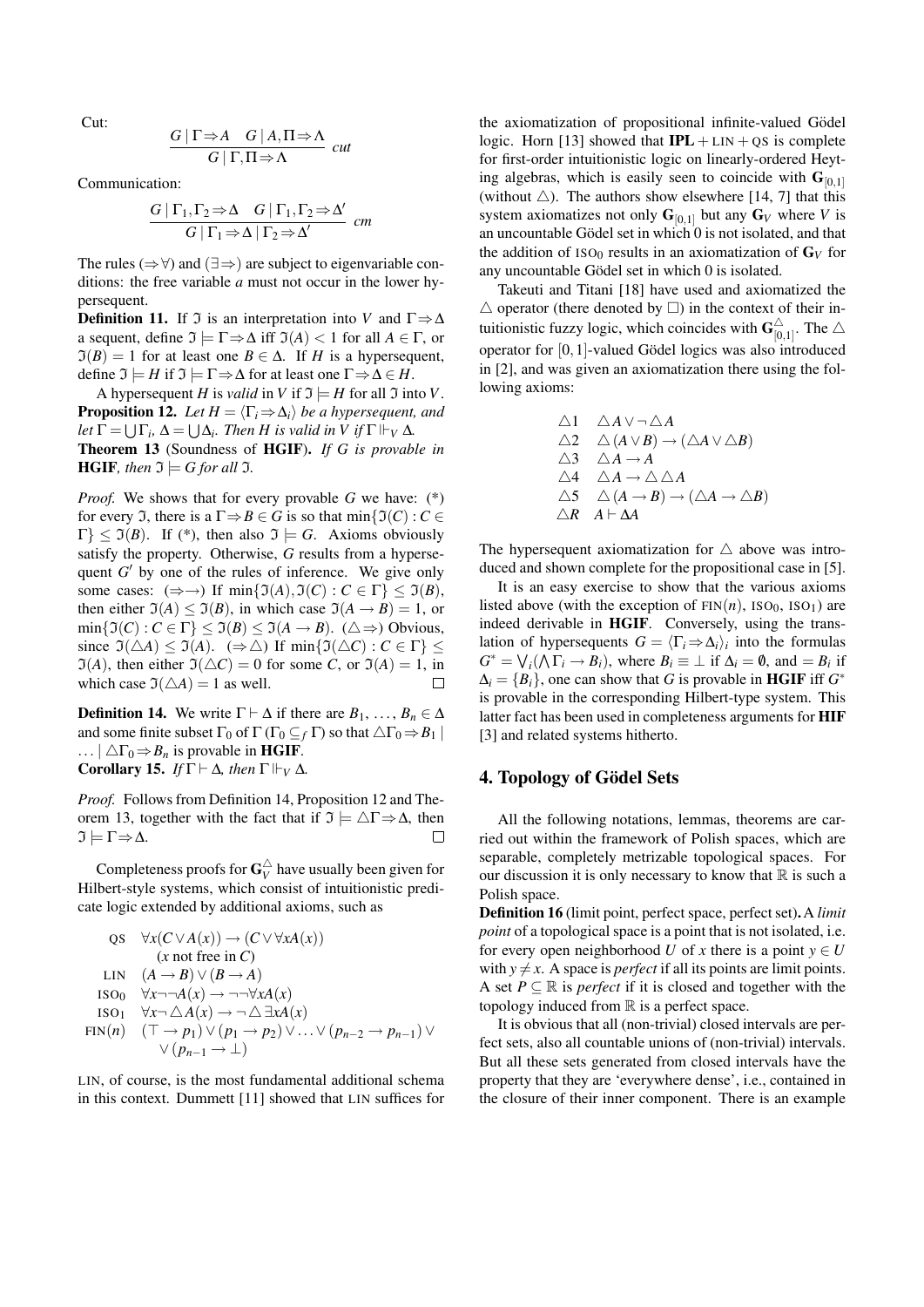of a set which is perfect but is nowhere dense, the Cantor set:

*Example* (Cantor Set)*.* The set of all numbers in the unit interval which can be expressed in triadic notation only by digits 0 and 2 is called *Cantor set* D.

Fact 17. *The Cantor set is perfect.*

It is possible to embed the Cauchy space into any perfect space, yielding the following proposition:

Proposition 18. *If X is a nonempty perfect Polish space,* then the cardinality of X is  $2^{\aleph_0}$  and therefore, all nonempty *perfect subsets, too, have cardinality of the continuum.*

Every Polish space can be partitioned into a perfect kernel and a countable rest. This is the well known Cantor-Bendixon Theorem:

Theorem 19 (Cantor-Bendixon). *Let X be a Polish space. Then X can be uniquely written as*  $X = P \cup C$ *, with P a perfect subset of X and C countable and open. The subset P is called the* perfect kernel *of X (denoted with X*∞*).*

As a corollary we obtain that any uncountable Polish space contains a perfect set, and therefore, has cardinality  $2^{k_0}$ .

**Lemma 20.** *Suppose that*  $M \subseteq [0,1]$  *is countable and*  $P \subseteq$ [0,1] *is perfect. Then there is a strictly monotone continuous map h*:  $M \rightarrow P$ . Furthermore, if both M and P contain 0 *or* 1*, then h preserves* 0 *and* 1*.*

*Proof.* Let *w* be an injective monotone continuous map from *M* into  $2^{\omega}$ , i.e.  $w(m)$  is a fixed binary representation of *m*. For dyadic rational numbers (i.e. those with different binary representations) we fix one possible.

Let *i* be the natural bijection from  $2^{\omega}$  (the set of infinite  $\{0,1\}$ -sequences, ordered lexicographically) onto  $\mathbb{D}$ , the Cantor set. *i* is an order preserving homeomorphism.

Since *P* is perfect, we can find a continuous strictly monotone map *c* from the Cantor set  $D \subset [0,1]$  into *P*, and if  $P \ni 0, 1, c$  can be chosen so that  $c(0) = 0, c(1) = 1$ .

Now  $h = c \circ i \circ w$  is also a strictly monotone continuous map from *M* into *P*, and  $h(0) = 0$ , if  $0 \in M$ , and  $h(1) = 1$ , if 1 ∈ *M*.  $\Box$ 

Corollary 21. *A Gödel set is uncountable iff it contains a non-trivial dense linear subordering.*

*Proof.* If: Every countable non-trivial dense linear order has order type  $\eta$ ,  $1 + \eta$ ,  $\eta + 1$ , or  $1 + \eta + 1$  [15, Corollary 2.9], where  $\eta$  is the order type of  $\mathbb Q$ . The completion of any ordering of order type η has order type λ, the order type of  $\mathbb R$  [15, Theorem 2.30], thus the truth value set must be uncountable.

Only if: By Theorem 19,  $V^{\infty}$  is nonempty. Take  $M = \mathbb{Q}$ in Lemma 20, and  $P = V^{\infty}$ . The image of *M* under the **G**embedding from *M* into the perfect kernel of *V* is a nontrivial dense linear subordering.  $\Box$  Theorem 22. Let V be a Gödel set with non-empty perfect *kernel*  $V^{\infty}$ *, and* 0 *and*  $1 \in V^{\infty}$ *. Then*  $\Gamma \Vdash_V B$  *iff*  $\Gamma \Vdash_{[0,1]} B$ *.* 

*Proof.* If: Lemma 6.

Only if: Suppose  $\Gamma \nvDash_{[0,1]} B$ , i.e., for some  $\Im$  into  $[0,1]$ ,  $\mathfrak{I}(A) = 1$  for all  $A \in \Gamma$  and  $\mathfrak{I}(B) < 1$ . By Fact 7, there is an  $\mathfrak{I}' \prec \mathfrak{I}$  such that  $|\mathfrak{I}|$  is countable. Then  $M = \bigcup \{Val(\mathfrak{I}',A) :$  $A \in \Gamma \cup \{B\}$  has cardinality at most  $\aleph_0$ , thus there exists a  $b \in (0,1)$  such that  $b \notin M$ ,  $\mathfrak{I}'(B) < b < 1$ . Furthermore, there are values  $\ell$  and  $u, \ell < u$ , and such that  $[0, \ell] \cap V$ and  $[u,1] \cap V$  are perfect. By Lemma 20, there are continuous strictly monotone  $h_{\ell}$ :  $[0,b] \cap (M \cup \{b\}) \rightarrow [0,\ell] \cap V$ with  $h_{\ell}(0) = 0$ , and  $h_u: [b,1] \cap (M \cup \{b\}) \rightarrow [u,1] \cap V$  with  $h_u(1) = 1$ . Define  $\mathfrak J$  into *V* by

$$
P^{3}(\vec{u}) = \begin{cases} h_{\ell}(P^{3'}(\vec{u})) & \text{if } 0 \le P^{3'}(\vec{u}) < b \\ h_{u}(P^{3'}(\vec{u})) & \text{if } b < P^{3'}(\vec{u}) \le 1 \end{cases}
$$

for all atomic *A*. By induction one shows that the above property extends to all formulas. Since  $\mathfrak{I}'(A) = 1$  for all  $A \in \Gamma$  and  $\mathfrak{I}'(B) < b$ , we have that  $\mathfrak{J}(A) = 1$  for all  $A \in \Gamma$ , and  $\mathfrak{J}(B) < \ell < 1$ , and thus  $\Gamma \nvDash_V B$ .  $\Box$ 

#### 5. Completeness of HGIF

The main result of this paper is a direct proof of strong completeness for **HGIF** for any Gödel set  $V$  which is uncountable and 0, 1 contained in the perfect kernel of *V*. Due to Theorem 22 we only have to show completeness for  $V = [0, 1]$ . We use the method of Takano [16].

**Theorem 23.** *If*  $\Gamma \vdash_{[0,1]} A$ *, then*  $\Gamma \vdash A$ *.* 

The proof proceeds in several steps. We show that if  $\Gamma \nvdash A$ , then there is an interpretation  $\Im$  into [0,1] so that  $\Im(\Gamma) = 1$  but  $\Im(A) < 1$ .

**Lemma 24.** *Suppose*  $\Gamma \nvdash A$ *. Let a*<sub>1</sub>*, a*<sub>2</sub>*, ... be a sequence of free variables which do not occur in*  $\Gamma \cup \{A\}$ *, let T be the set of all terms in the language of* Γ∪ {*A*} *together with the new variables a*<sub>1</sub>*, a*<sub>2</sub>*, ..., and let*  $\mathcal{F} = \{F_1, F_2, ...\}$  *be an enumeration of the formulas in this language in which*  $a_i$  *does not appear in*  $F_1, \ldots, F_i$  *and in which each formula appears infinitely often.*

*Let*  $\Gamma_0 = \Gamma$  *and*  $\Delta_0 = \{A\}$ *. (a)* If  $\Gamma_n \vdash \Delta_n \cup \{F_n\}$ *, then*  $\Gamma_{n+1} = \Gamma_n \cup \{F_n\}$  and  $\Delta_{n+1} = \Delta_n$ *. (b)* If  $\Gamma_n \nvdash \Delta_n \cup \{F_n\}$ *, then*  $\Gamma_{n+1} = \Gamma_n$  and  $\Delta_{n+1} = \Delta_n \cup \{F_n, B(a_n)\}$  if  $F_n \equiv \forall x B(x)$ , and  $\Delta_{n+1} = \Delta_n \cup \{F_n\}$  *otherwise. Then*  $\Gamma_n \nvdash \Delta_n$  *for all n.* 

*Proof.* By the assumption of the lemma,  $\Gamma_0 \nvdash \Delta_0$ .

Suppose that  $\Gamma_n \nvdash \Delta_n$ , we show that this is also the case for  $n+1$ .

(a) Suppose that  $\Gamma_n \cup \{F_n\} \vdash \Delta_n$ . Then for some  $\Gamma' \subseteq_f \Gamma_n$ and  $B_1, \ldots, B_k \in \Delta_n, \triangle \Gamma', \triangle F_n \Rightarrow B_1 \mid \ldots \mid \triangle \Gamma', \triangle F_n \Rightarrow B_k$ is provable. But by the assumption of case (a), also  $\triangle \Gamma' \Rightarrow B_1 \mid \dots \mid \triangle \Gamma' \Rightarrow B_k \mid \triangle \Gamma' \Rightarrow F_n$  is provable. From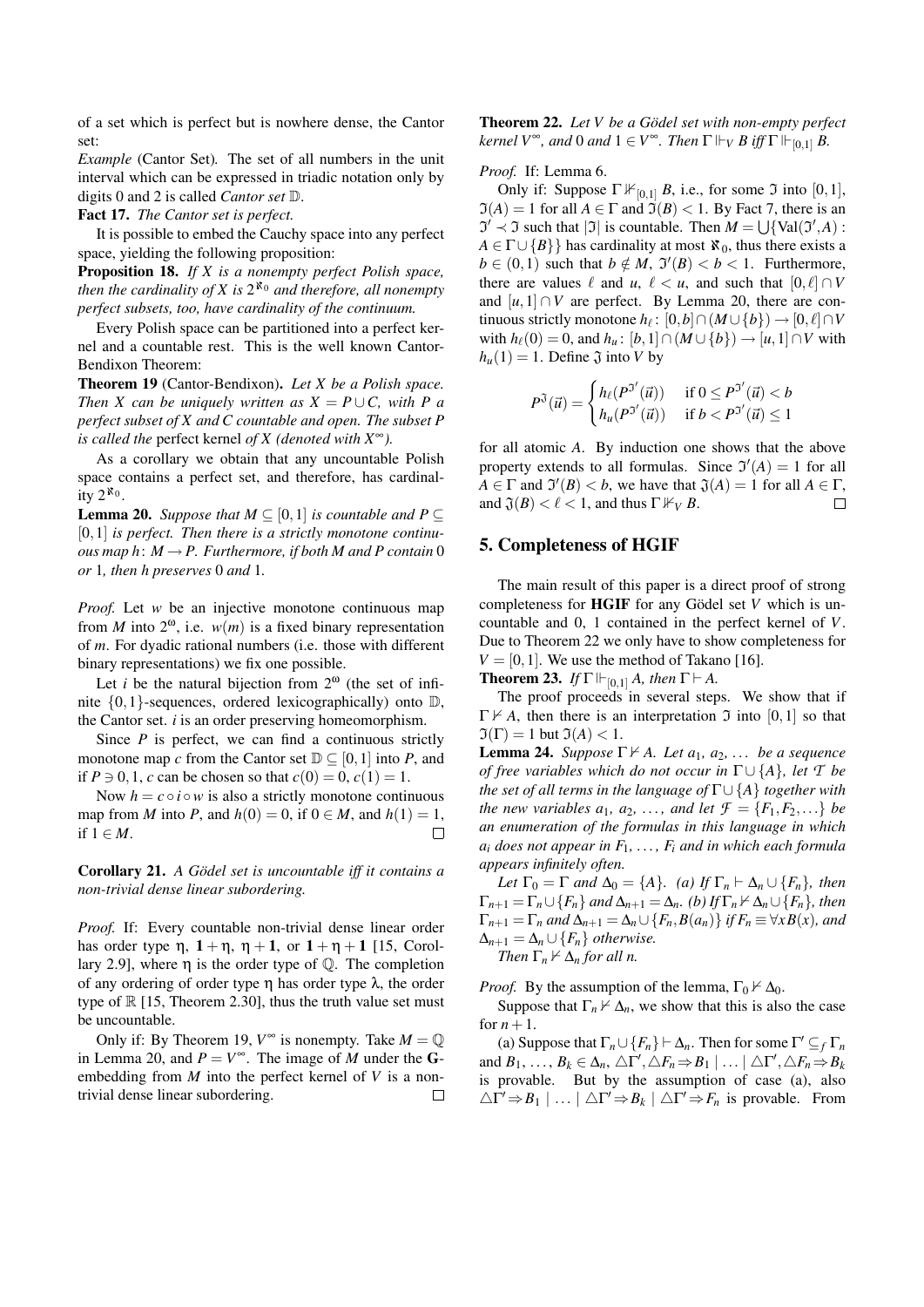the latter we get  $\triangle \Gamma' \Rightarrow B_1 | \dots | \triangle \Gamma' \Rightarrow B_k | \triangle \Gamma' \Rightarrow \triangle F_n$  by ( $\triangle$ *cl*), and then *k* applications of cut result in  $\triangle \Gamma' \Rightarrow B_1$ ...  $|\triangle \Gamma' \Rightarrow B_k$ . But by induction hypothesis,  $\Gamma_n \nvdash \triangle_n$ .

(b) In this case, it is obvious that  $\Gamma_{n+1} \nvdash \Delta_{n+1}$  if  $F_n \not\equiv \forall x B(x)$ . Now suppose  $F_n \equiv \forall x B(x)$ , and  $\Gamma_n \vdash \Delta_n \cup \Delta_n$  ${F_n, B(a_n)}$ . Then for some  $\Gamma' \subseteq_f \Gamma_n$  and  $B_1, \ldots, B_k \in \Delta_n$ , **HGIF** proves  $\triangle \Gamma' \Rightarrow B_1 | \dots | \triangle \Gamma' \Rightarrow B_k | \triangle \Gamma' \Rightarrow \forall x B(x) |$  $\triangle \Gamma' \Rightarrow B(a_n)$ . Since  $a_n$  does not appear in  $F_n$  or  $\Gamma_n$ ,  $\triangle_n$ ,  $a_n$ satisfies the eigenvariable condition. By  $(\Rightarrow \forall)$  and external contraction, we'd have  $\Gamma_n \vdash \Delta_n \cup \{F_n\}$  contrary to the assumption.  $\Box$ 

Let  $\Gamma^* = \bigcup_{i=0}^{\infty} \Gamma_i$  and  $\Delta^* = \bigcup_{i=0}^{\infty} \Delta_i$  as defined in the preceding lemma. We have:

**Lemma 25.** *(1)*  $\Gamma^* \nvDash \Delta^*$ . *(2)*  $\Gamma^* = \mathcal{F} \setminus \Delta^*$ . *(3)* If  $\Gamma^* \vdash$  ${B_1, \ldots, B_n}$ *, then*  $B_i \in \Gamma^*$  for some *i. In particular, if*  $\Gamma^* \vdash B$ , then  $B \in \Gamma^*$ . (4) If  $B(t) \in \Gamma^*$  for every  $t \in \mathcal{T}$ , *then*  $\forall x B(x) \in \Gamma^*$ .

*Proof.* (1) Otherwise there would be a *k* so that  $\Gamma_k \vdash \Delta_k$ , contrary to Lemma 24. (2) Each  $F_n$  is either in  $\Gamma_{n+1}$  or  $\Delta_{n+1}$ , and if for some *n*,  $F_n \in \Gamma^* \cap \Delta^*$ , there would be a *k* so that  $F_n \in \Gamma_k \cap \Delta_k$ , which is impossible since  $\Gamma_k \nvdash \Delta_k$ . (3) Suppose not, then for  $i = 1, ..., n$ ,  $B_i \notin \Gamma^*$ , and hence, by (2),  $B_i \in \Delta^*$ . But then  $\Gamma^* \vdash \Delta^*$ , contradicting (1). (4) Otherwise, by (2),  $\forall x B(x) \in \Delta^*$  and so there is some *n* so that  $\forall x B(x) = F_n$ and  $\Delta_{n+1}$  contains  $\forall x B(x)$  and  $B(a_n)$ . But, again by (2), then  $B(a_n) \notin \Gamma^*$ .  $\Box$ 

We will make use of (3) often in what follows, in particular the case where  $i = 1$  (i.e.,  $\Gamma^*$  is closed under provability). Note in particular that if  $\Gamma^* \Rightarrow B$  is provable, then  $\triangle \Gamma^* \Rightarrow B$ is also provable by  $(\triangle \Rightarrow)$ , and hence  $\Gamma^* \vdash B$ .

Define relations  $\prec$  and  $\equiv$  on *F* by

$$
B \preceq C \Leftrightarrow B \to C \in \Gamma^* \quad \text{and} \quad B \equiv C \Leftrightarrow B \preceq C \wedge C \preceq B.
$$

Then  $\preceq$  is reflexive and transitive, since for every *B*,  $\vdash$  *B*  $\rightarrow$ *B* and so  $B \to B \in \Gamma^*$ , and if  $B \to C \in \Gamma^*$  and  $C \to D \in \Gamma^*$ then  $B \to D \in \Gamma^*$ , since  $B \to C, C \to D \vdash B \to D$ . Hence,  $\equiv$  is an equivalence relation on *F*. For every *B* in *F* we let |*B*| be the equivalence class under  $\equiv$  to which *B* belongs, and  $\mathcal{F}$  / $\equiv$  the set of all equivalence classes. Next we define the relation  $\leq$  on  $\mathcal{F}$  / $\equiv$  by

$$
|B| \leq |C| \Leftrightarrow B \leq C \Leftrightarrow B \to C \in \Gamma^*.
$$

Obviously, ≤ is independent of the choice of representatives *B*, *C*.

**Lemma 26.**  $\langle \mathcal{F}/\equiv,\leq \rangle$  *is a countably linearly ordered* structure with distinct maximal element  $|\top|$  and minimal el*ement* |⊥|*.*

*Proof.* Since *F* is countably infinite,  $f \equiv$  is countable. For every *B* and  $C_1 \rightharpoonup {B \rightarrow C, C \rightarrow B}$  by

$$
\frac{B \Rightarrow B \mid C \Rightarrow C}{B, C \Rightarrow B \mid B, C \Rightarrow C} \quad w \Rightarrow
$$
  

$$
\frac{B \Rightarrow C \mid C \Rightarrow B}{B \Rightarrow C \mid C \Rightarrow B} \quad cm
$$
  

$$
\Rightarrow B \rightarrow C \mid \Rightarrow C \rightarrow B \quad \Rightarrow
$$

and so either  $B \to C \in \Gamma^*$  or  $C \to B \in \Gamma^*$  by (3), hence  $\leq$ is linear. For every  $B_+ \vdash B \to \top$  and  $\vdash \bot \to B$ , and so  $B \to \top \in \Gamma^*$  and  $\bot \to B \in \Gamma^*$ , hence  $|\top|$  and  $|\bot|$  are the maximal and minimal elements, respectively. Pick any A in  $\Delta^*$ . Since  $\top \to \bot \vdash A$ , and  $A \notin \Gamma^*$ ,  $\top \to \bot \notin \Gamma^*$ , so  $|\top| \neq |\perp|$ .

We abbreviate  $|\top|$  by 1 and  $|\bot|$  by 0.

**Lemma 27.** *The following properties hold in*  $\langle f | \equiv , \leq \rangle$ *: 1.*  $|B| = 1 \Leftrightarrow B \in \Gamma^*$ .

- *2.*  $|B \wedge C| = \min\{|B|, |C|\}.$
- *3.*  $|B \vee C| = \max\{|B|, |C|\}.$
- *4.*  $|B \rightarrow C| = 1$  *if*  $|B| \leq |C|$ ,  $|B \rightarrow C| = |C|$  *otherwise.*
- *5.*  $|\neg B| = 1$  *if*  $|B| = 0$ ;  $|\neg B| = 0$  *otherwise.*
- *6.*  $|\triangle B| = 1$  *if*  $|B| = 1$ ;  $|\triangle B| = 0$  *otherwise.*
- *7.*  $|\exists x B(x)| = \sup\{|B(t)| : t \in T\}.$
- *8.*  $|\forall x B(x)| = \inf\{|B(t)| : t \in T\}$ *.*

*Proof.* (1) If  $|B| = 1$ , then  $\top \rightarrow B \in \Gamma^*$ , and hence  $B \in \Gamma^*$ . And if  $B \in \Gamma^*$ , then  $\top \to B \in \Gamma^*$  since  $B \vdash \top \to B$ . So  $|T| < |B|$ . It follows that  $|T| = |B|$  as also  $|B| < |T|$ .

(2) From  $\vdash B \land C \rightarrow B, \vdash B \land C \rightarrow C$  and  $D \rightarrow B, D \rightarrow C \vdash$  $D \rightarrow B \land C$  for every *D*, it follows that  $|B \land C| = \inf\{|B|, |C|\},$ from which (2) follows since  $\leq$  is linear. (3) is proved analogously.

(4) If  $|B| \leq |C|$ , then  $B \to C \in \Gamma^*$ , and since  $\top \in \Gamma^*$  as well,  $|B \to C| = 1$ . Now suppose that  $|B| \nleq |C|$ . From  $\vdash$  $B \wedge (B \rightarrow C) \rightarrow C$  it follows that  $\min\{|B|, |B \rightarrow C|\} \leq |C|$ . Because  $|B| \nleq |C|$ ,  $\min\{|B|, |B \to C|\} \neq |B|$ , hence  $|B \to$  $|C| \leq |C|$ . On the other hand,  $\vdash C \rightarrow (B \rightarrow C)$ , so  $|C| \leq |B \rightarrow C$ *C*|.

(5) Immediate by (4).

(6) Suppose  $|B| = 1$ , i.e.,  $B \in \Gamma^*$  and hence  $\Gamma^* \vdash B$ , i.e., for some  $\Gamma' \subseteq_f \Gamma^*$ ,  $\triangle \Gamma' \Rightarrow B$ . Then, by  $(\Rightarrow \triangle)$ ,  $\triangle \Gamma^* \Rightarrow \triangle B$ is also provable, hence  $\Gamma^* \vdash \triangle B$ , hence  $\triangle B \in \Gamma^*$ .

Now suppose  $|B| \neq 1$ , i.e.,  $B \notin \Gamma^*$ . Then  $\triangle B \notin \Gamma^*$ , since  $\vdash \triangle B \rightarrow B$ . Using the derivation

$$
\frac{\triangle B \Rightarrow \triangle B}{\triangle B \Rightarrow |\Rightarrow \triangle B} \triangle c l
$$
  

$$
\Rightarrow \neg \triangle B | \Rightarrow \triangle B \Rightarrow \neg
$$

one sees that either  $\triangle B \in \Gamma^*$  or  $\neg \triangle B \in \Gamma^*$ . Since  $\triangle B \notin \Gamma^*$ ,  $\neg \triangle B \in \Gamma^*$ , i.e.,  $|\triangle B| = 0$ .